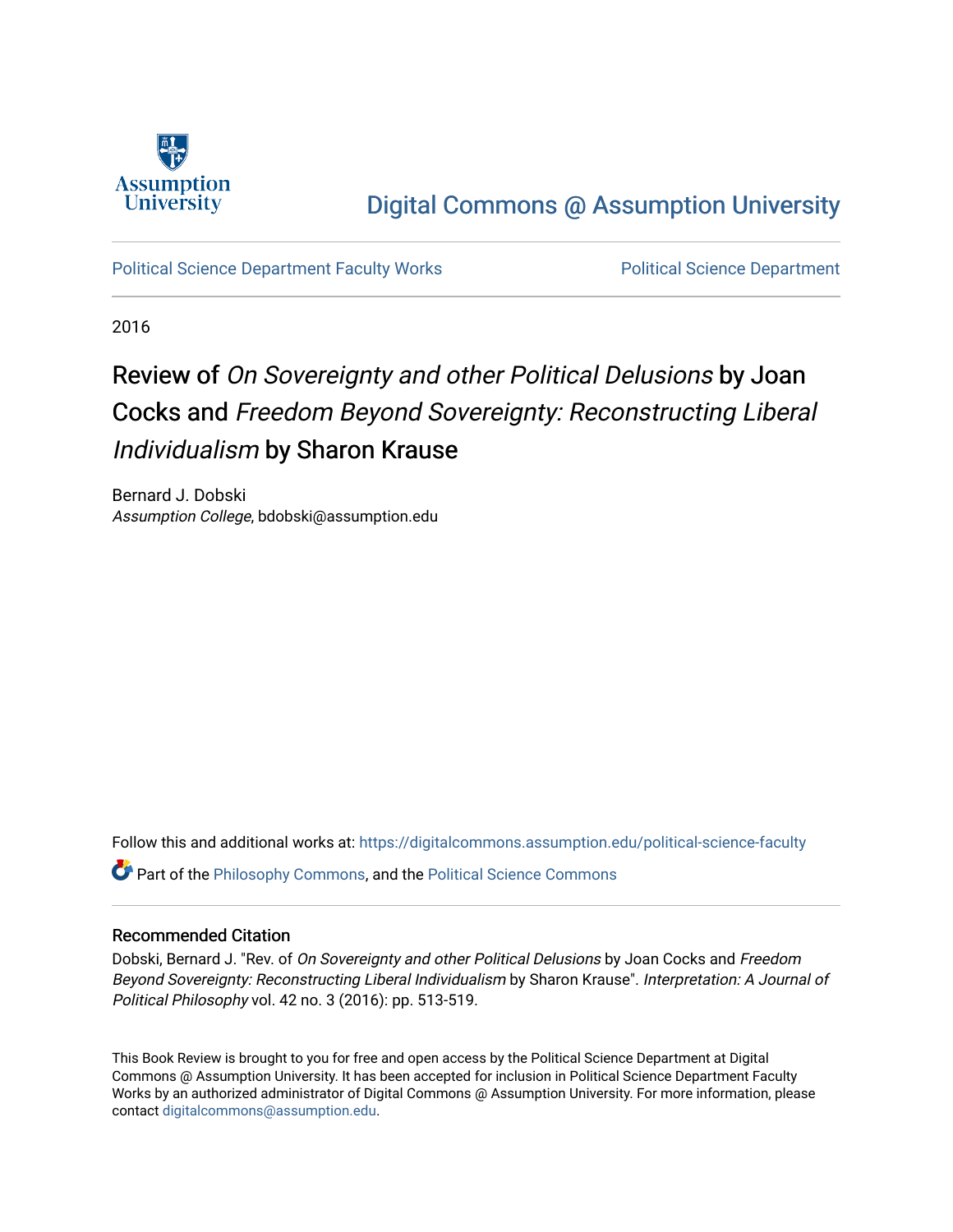Joan Cocks, *On Sovereignty and other Political Delusions*. London: Bloomsbury, 2014, 188 pp., \$104.00 (hardcover).

Sharon Krause, *Freedom Beyond Sovereignty: Reconstructing Liberal Individualism*. Chicago: University of Chicago Press, 2015, 249 pp., \$30.00 (cloth).

> Bernard J. Dobski Assumption College *bdobski@assumption.edu*

It seems that wherever one looks in the Western world today, the notion of sovereignty, a principle that has characterized political life in the West for over two millennia, is under attack. The notion that political actors— be they states or citizens—possess an exclusive and legitimate monopoly on the exercise of power over their property and their "persons," a notion crucial to the development of both international law and human rights, is increasingly viewed as chauvinistic, xenophobic, or the product of entrenched elite interests. One sees the effects of this attack on state sovereignty most clearly in the refugee crisis afflicting the European Union. Under the weight of a half century of non-European immigration, the Schengen Agreements, and the reigning orthodoxy of Europe's intellectual and political elites, European states find themselves increasingly unable to determine who can and cannot legitimately lay claim to the benefits conferred by residence in their countries. As for the sovereignty of citizens, contemporary arguments over microaggressions, trigger warnings, "safe spaces" and "privilege" all circumscribe ever more narrowly the freedom of the individual to say, do, and think as he or she chooses under the law, arguments whose all too predictable consequences are now playing out on the campuses of America's colleges and universities. It is thus a somber paradox that the American academy, an institution so deeply indebted to a robust conception of both national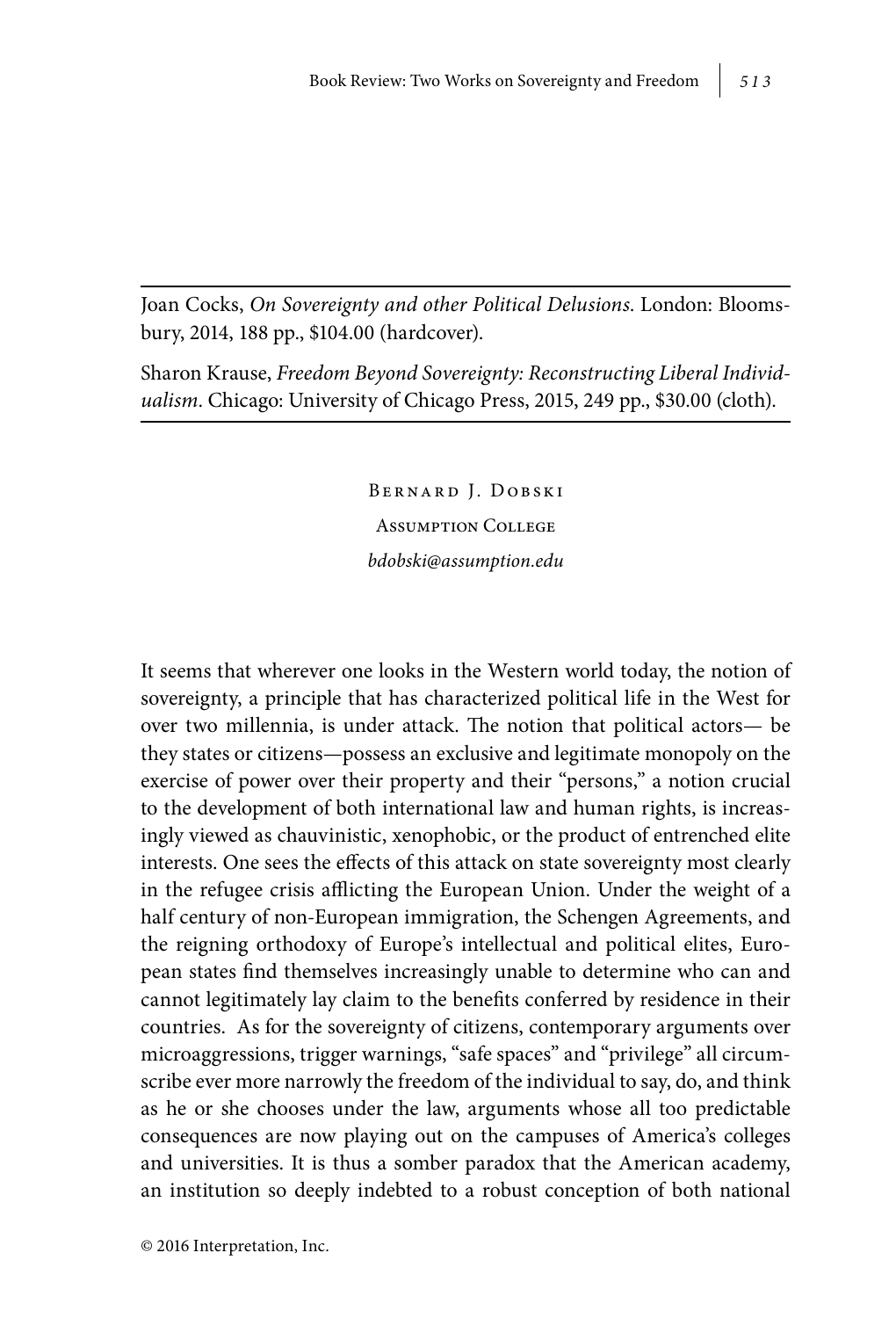and individual freedom, should be celebrating those efforts to declare sovereignty dead once and for all.

Two new books add their voices to the chorus of those cheering the demise of sovereignty: *On Sovereignty and Other Political Delusions* by Joan Cocks and *Freedom Beyond Sovereignty: Reconstructing Liberal Individualism* by Sharon Krause. Cocks's brief work criticizes the exclusionary sovereignty of states through her treatment of the violence inherent in all acts of political founding, which she illustrates using two particular cases: the American government's mistreatment of Native Americans and the Palestinian diaspora created by the founding of the state of Israel. Krause, on the other hand, provides a sustained theoretical reflection on the conditions that characterize, enable, and limit individual agency and advances a new theory of freedom as nonoppression, one meant to make good on the promise of "freedom and justice for all."

Both Cocks and Krause argue against current and traditional conceptions of sovereignty on the grounds of our political, ecological, social, and spiritual interdependence. For Cocks, the critique of state sovereignty, a critique which is actually aimed at something much larger ("the sovereign conceit and ambition of. . . the individual, the ethnos, the demos, and the human race as a single entity" [4]), proceeds on the premise of the "intrinsic integrity, "spirit," and "interdependence of all species and elements of the earth" (85). Recognizing this interdependence entails "cultivating an ethical view of other life species as having a fundamental right to exist as we do, and a much more fundamental right than the 'right' of any state to exist, given the artificial as opposed to organic nature of the state form" (138). Because the modern nation-state requires arbitrary borders, separates one people from another, and can be created and preserved only through coercion (physical or otherwise), it naturally must destroy these other life forms. To realize truly the freedom one seeks, one must abandon the modern conception of sovereignty and the instruments of exclusion and oppression (like capitalism) on which it rests. Quoting Taiaiake Alfred, Cocks invites us to embrace a "responsibility to creation," engage in "balanced co-existence among all human, animal, and spirit beings together with the earth," and work to restore "harmony to the network of relationships. . . between human beings and all other creatures and natural elements of the universe" (79).

Krause, whose focus is the citizen, not the state, argues that agency within a domestic context ultimately depends on the conditions necessary for its "social uptake"; it is "an emergent property of intersubjective exchanges"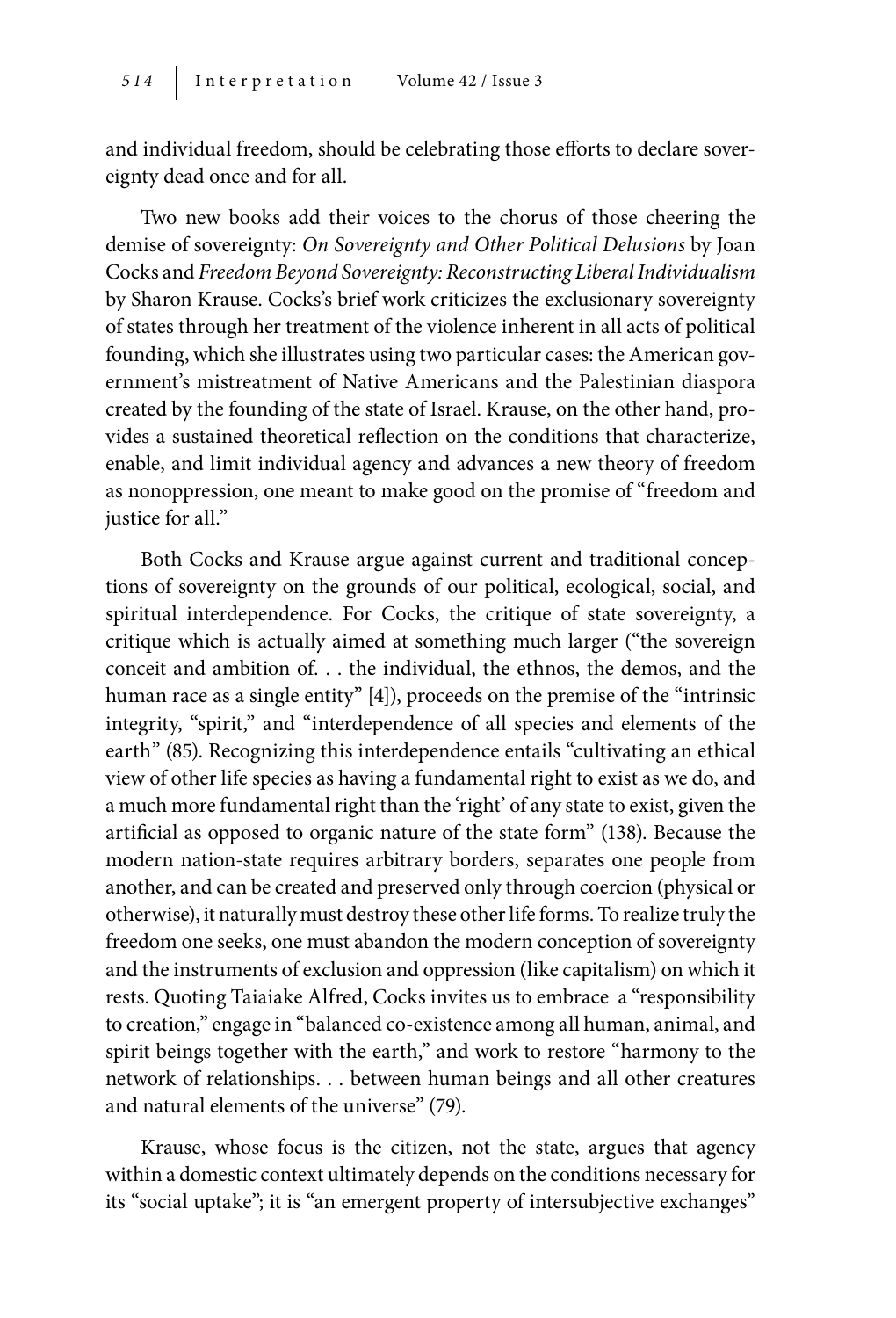and not "solely a function of faculties such as the will that are strictly internal to the individual" (4). Individual freedom is therefore "a socially distributed phenomenon" (4), a factor, Krause argues, that privileged members of a society generally fail to recognize. By insisting on a "sovereigntist" view of agency, the beneficiaries of a system that perpetuates racism and sexism emphasize intentional choice and the control and efficacy of one's actions, an emphasis which allows them to blame the oppressed for their inequality. Krause argues that this privileged perspective obstructs the realization of liberal individualism, namely "that every individual is entitled, within limits set by the equal entitlement of all, to live in this world in a way that manifests her distinctive individuality" (13). Freedom as nonoppression thus requires members of a liberal society to recognize "the distinctive individuality of each person" even though that individuality "is not reducible to the exercise of his personal choice" (148).

Unfortunately, the arguments that Cocks and Krause advance for recovering and strengthening the ties that bind us together both as citizens and as humans generally pay insufficient attention to the political preconditions required for the rejuvenation of such bonds. And in some cases, the positions they articulate would make these ties even more vulnerable. In their effort to free individuals from the oppression of states and society, they end up making people less free. Theirs is an antiliberal defense of liberalism. But before the reader can see these problems, he must first wade through abstract arguments and, at times, jargon-filled prose, as the following example from Cocks's book attests:

poststructuralists asserted that the micro-operations of normalizing power in institutions and discursive practices dispersed throughout society produced individuals with desirable proclivities, habits, and traits that minimized the need for a centralized coercive power to keep subjects in line. In tandem or overlapping with technologies of "governmentality" in state and society through which whole populations were ordered for their own good and individuals remade as self-regulating, responsible private selves, normalizing power was declared to have replaced literal monarchical power and to have trumped the importance of the metaphorical monarch in the form of legal prohibitions against specific kinds of acts. (21–22)

Or consider Krause's description of what happens when one praises one's five-year-old niece for her beauty. Instead of bestowing a compliment, one would actually "interpellate her as the object (i.e., imprison her within) the gaze of another, and. . . constitute her as subject to standards of male,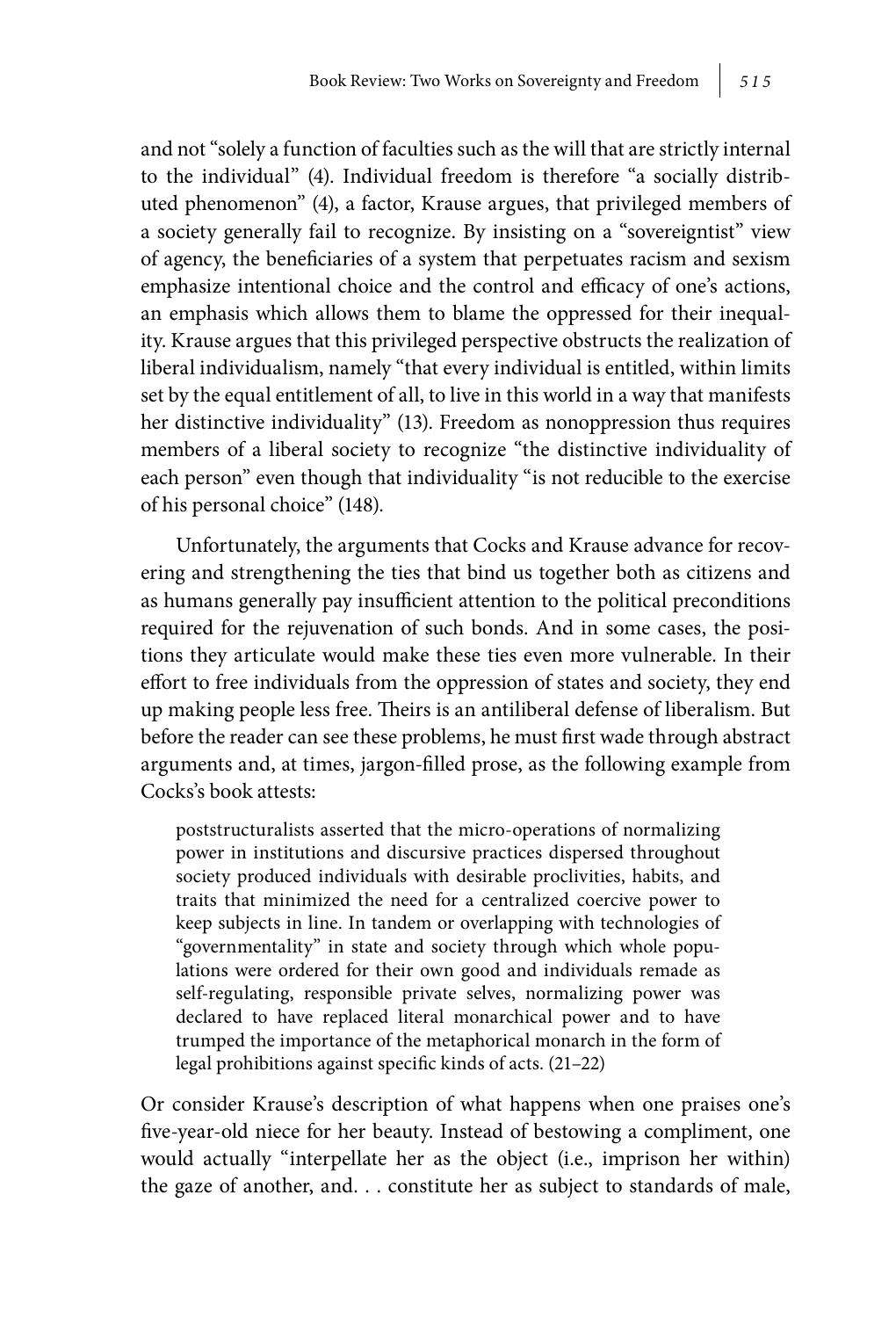heterosexual desire" (101). Such excerpts are not the worst examples of style one could find. But given what passes for clear and persuasive writing in the social sciences today, one is dealing with a very low bar. Then again, this is perhaps to be expected from works that draw from the same Foucauldian well whose jargon has cluttered academic discourse for decades. The real difficulties, however, are not so much stylistic as they are conceptual.

To confront these problems in Cocks's work, one must ignore the partisan tone that suffuses her self-described "meditation" (2), with its anticonservative axe-grinding, occasional jeremiad against capitalism, and soft Marxism. One should also set aside the fact that she roots her argument against state sovereignty, a concept so venerable it is coeval with political thought itself, in just two examples drawn from modernity. Instead, one should note that the arguments she makes against state sovereignty undermine the "natural freedom" she hopes to realize, a concept crucial to her argument but which she tacks on at the end of the book, almost as an afterthought, and thus leaves undertheorized. Cocks wants to "de-link the rights of individuals" to make arrangements in common from "membership in a people with exclusive power in and control over a specific territory" (9–10). But such delinking necessarily entails the destruction of a common good, that is, a good to be shared in common by the members of that community. The European Union provides a perfect example of what happens to the rights of individuals when the community refuses to insist on the integrity of its political identity and the exclusive borders that preserve it in the name of a global humanitarianism. Because they no longer take seriously the conditions required for the preservation of a particular political identity, an identity which insists on the equality of the sexes, the protection of children and minorities, and the promotion of intellectual, material, and ecological progress, European political elites must necessarily include in their communities (because they have no basis on which they can exclude or reject them) those who do not support such notions and who, in an increasing number of cases, actively work to undermine them.

Cocks can make these arguments because she indulges in the shallow moral relativism characteristic of contemporary progressivism: all ways of life are equal and entitled to protection except those that fail to profess its articles of faith. This allows her to emphasize Israeli mistreatment of Palestinians without highlighting the crimes perpetrated against Israel by Palestinian terrorist groups or its so-called moderate government (chap. 3). It allows her to perpetuate the narrow view that Native American tribes never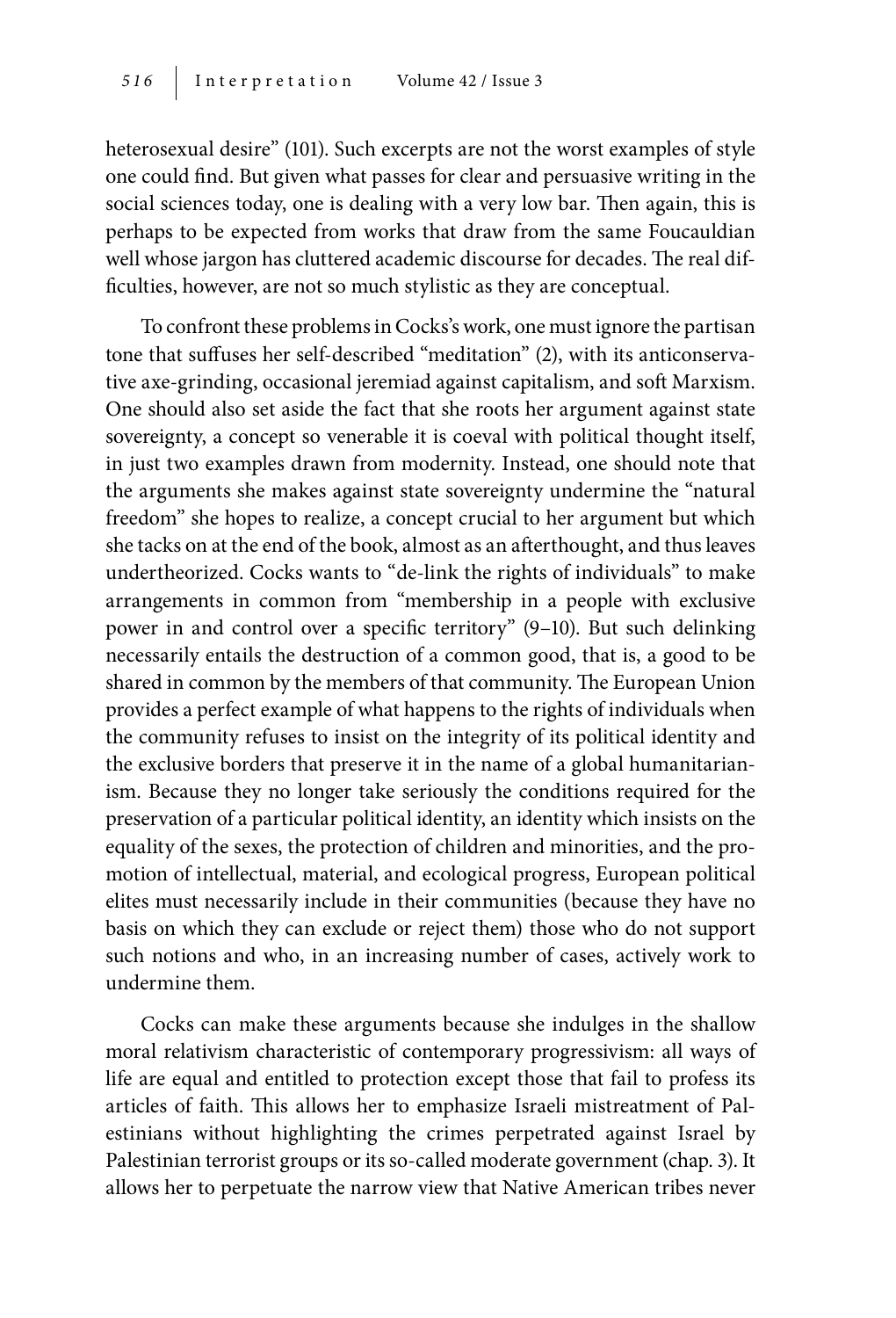knew war or scarcity prior to the arrival of the settlers (chap. 2). And it allows her to take as sacrosanct the "right of first possessor" without ever wondering how chance alone could imbue acquisition with an exclusive moral claim, a claim which, if true, would raise a host of difficulties for a Middle East that was once almost entirely Christian.

Not surprisingly, Cocks's brand of progressivism neglects the need to attend to the dynamics inherent in all common life. Thus she argues against the legitimacy of sovereign violence, conveniently forgetting that arms wielded by sovereign states also helped end injustices like slavery, genocide, and fascism. And she criticizes deliberation when it benefits the powerful, but not when it benefits the powerless. Thus the global conversation over the proper use and distribution of the world's resources that Cocks envisions must reserve a privileged space for the ecological perspective of a tiny minority regardless of the vast differences in power, numbers, and interests of the parties involved. There is more than a whiff of elitism here. Cocks even concludes her book by indulging the "tempting" fantasy of "a benevolent monarchy with absolute power to impose earth-friendly rules of behavior on the entire human race" (139). Contemporary nation-states have certainly given us plenty of reason to wonder whether the freedom and prosperity they make possible are worth the inequality and violence that attend the creation of such goods. But Cocks abdicates from the beginning the sobering insight that the sovereignty which makes possible war and exclusion is also required for the preservation of those all too rare (and hence precious) partnerships dedicated to human freedom.

Despite the obvious humanity, intelligence, and thoughtfulness in *Freedom Beyond Sovereignty*, a similar utopianism hinders Sharon Krause's book. She opens by declaring that the "United States promises freedom and justice to all, and as American citizens we have a collective obligation to fulfill this promise" (1). But this phrase, "freedom and justice for all," which appears more than twenty times in her book, does not appear in any of the founding political documents of the United States of America. Nor have our greatest statesmen, well aware of the limits of what can be achieved in political life, ever understood this to be a "promise" that obliges its government and citizenry to uphold in all cases. As Abraham Lincoln argued in his speech "The Meaning of the Declaration of Independence," the rights laid out in this venerable document constitute an aspirational standard, one to be pursued as prudence dictates and not as principle commands, and in full knowledge that we will always fall short of its lofty goals. Of course, even if one could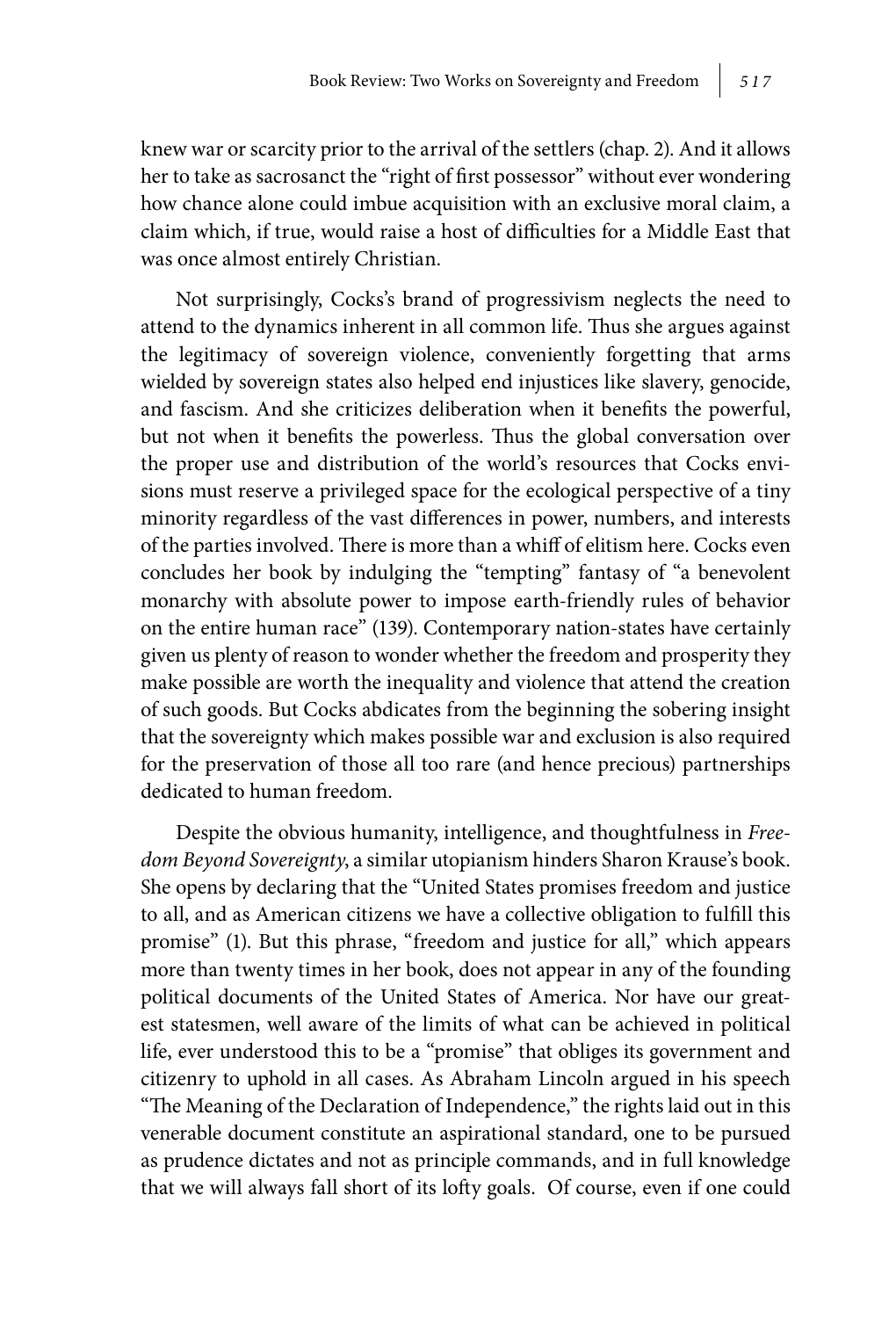understand the United States to offer freedom and justice to all, Krause goes to great lengths in her book to distinguish freedom from agency and to argue that one can be free without being fully agentic; the realization of individual agency is the work of society rather than of the government. It is perhaps no accident then that Krause notes in her third chapter that the achievement of "freedom and justice for all" requires us to imagine and construct a "fundamentally new social order. . . one that does away with domination altogether" (101). To her credit, Krause strikes a more modest tone in her penultimate chapter (chap. 5), noting that securing freedom in one area risks sacrificing freedoms in other areas. But it would be helpful if such modesty tempered the insistence on securing "freedom and justice for all" that one finds elsewhere in her book.

In advancing a social agenda that will remedy the unjust and systematic inequalities plaguing American life, Krause is clearly hunting big game. And her optimism in thinking such game can be caught operates on an equally large assumption, namely, that there is no gap between truth and life, between political wisdom and political practice. To create a society in which "others understand your actions in ways that are consonant with your understanding of it. . . [and] respond to the action in ways that sustain its meaning and impact" (37) requires citizens to recognize and appreciate the infinite variety of ways in which their fellow citizens will understand themselves. This not only depends on a citizenry with remarkable powers of discernment (and a "Socrates" will always be misunderstood by the unwise), but also requires that one's fellow citizens share the same posture towards the differences of others, a posture that goes well beyond tolerating others to include respecting, cherishing, and valuing them. Krause seeks to protect the agency of the marginalized by extending the scope of responsibility well past its logical limits.

The kind of social uniformity advocated by Krause here was described by the greatest student of American democracy as "tyranny of the majority," a condition no less lethal to freedom and agency than the inequalities Krause deplores. Tocqueville understood that one could not simply deny someone the "social uptake" (to use Krause's words) to act on his words and beliefs without negatively affecting his freedom to say and think what he wants. And it is disingenuous to say that someone, like the white supremacist in Krause's example, enjoys freedom of speech when you tell him in advance that *no one will actually listen to him*. This is at odds with the kind of society that Krause